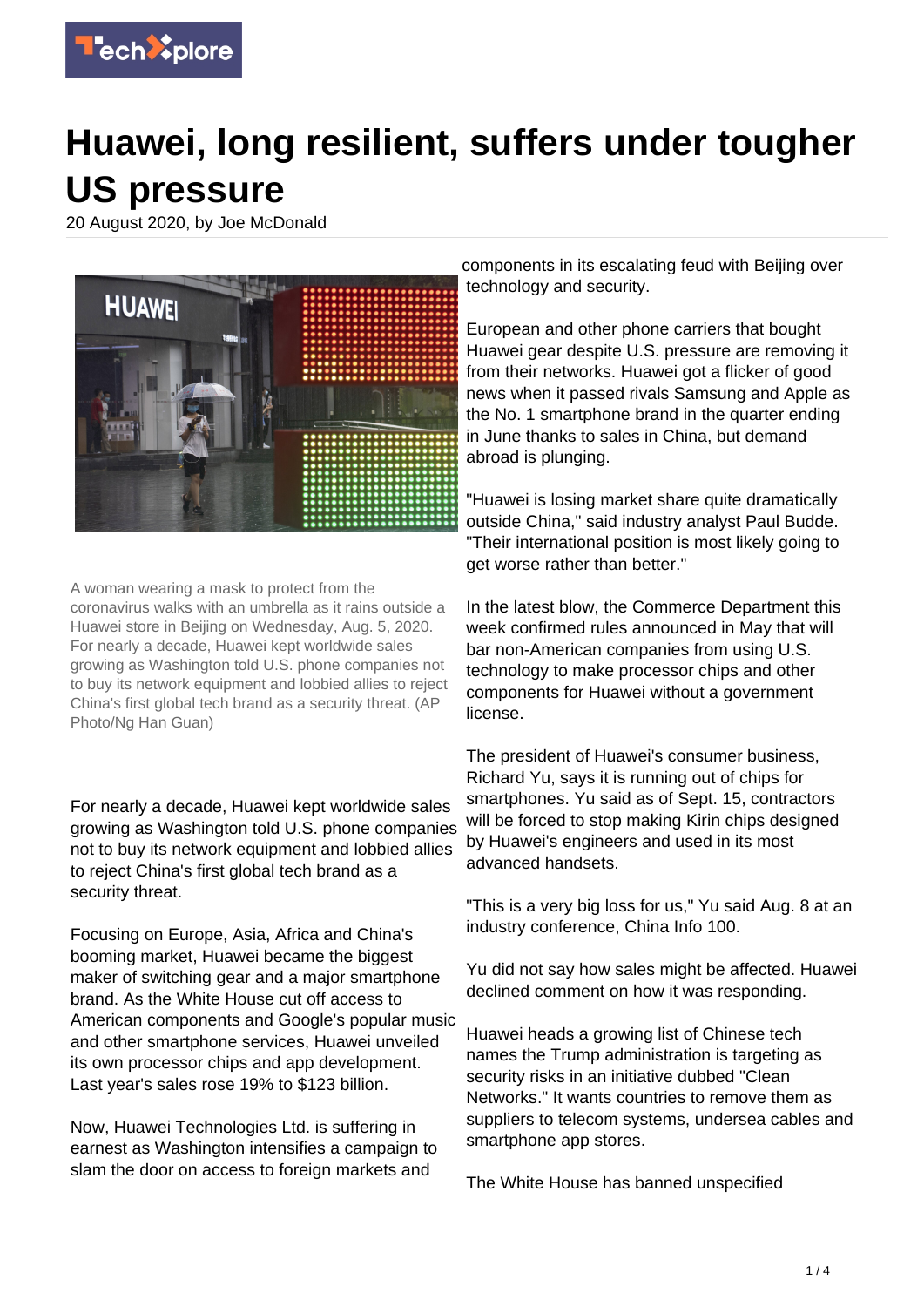

transactions with popular Chinese-owned social media apps TikTok and WeChat. Washington is pressing TikTok's owner to sell the short-video app. AB of Sweden and Finland's Nokia Corp.

In June, the Pentagon added Huawei and video surveillance company HikVision to a list of companies it said were owned or controlled by the ruling Communist Party's military wing.

Last year, the Chinese owner of Grindr was ordered to sell the dating app.

Huawei is hardly finished. It says sales rose 13% to engineer Ren Zhengfei, denies it might help Beijing 454 billion yuan (\$65 billion) in the first half of 2020. spy. Chinese officials complain Washington is And China is one of the biggest markets. But after spending a decade and billions of dollars to become a leader in next-generation technology, the company that says it serves 45 of the top 50 phone carriers faces the threat of being shut out of many major markets.



A man wearing a mask to protect from the coronavirus walks with an umbrella as it rains outside a Huawei store in Beijing on Wednesday, Aug. 5, 2020. For nearly a decade, Huawei kept worldwide sales growing as Washington told U.S. phone companies not to buy its network equipment and lobbied allies to reject China's first global tech brand as a security threat. (AP Photo/Ng Han Guan)

That is a setback for the Communist Party's ambition to make China a global tech leader.

Western companies and consumers also may lose

access to Huawei's creativity and network gear that can cost 30% less than that from its rivals Ericsson

U.S., European and Japanese suppliers of processor chips and other technology stand to lose billions of dollars in potential sales to Huawei.

"It doesn't benefit any country to exclude Huawei," said Nikhil Batra of IDC.

Huawei, founded in 1987 by former military whipping up phony security fears, without proof, to block a competitor to U.S. tech companies.

The Trump administration is ramping up pressure on European and other allies, including by threatening to withhold intelligence sharing if they allow Huawei into next-generation, or 5G, networks.

Huawei's U.S. market evaporated after the company and Chinese rival ZTE Corp. were declared security threats in 2012 by a congressional panel. Small, rural carriers still use Huawei's lower-cost equipment, but Washington is prodding them to stop.

5G will expand networks supporting self-driving cars, factory robots, remote surgery and other futuristic applications. That makes 5G more intrusive and raises the cost of potential security breaches.

American officials say buying a 5G network from China is too risky because vendors need round-theclock access for repairs and upgrades. "Clean Networks" cites Huawei as part of the Communist Party's "surveillance state."

"We call on all freedom-loving nations and companies to join the Clean Network," said Secretary of State Mike Pompeo.

Last year, Huawei raced to remove American components from its products after President Donald Trump blocked access to U.S. processor chips and other technology including Google services. Huawei, ranked No. 6 on Boston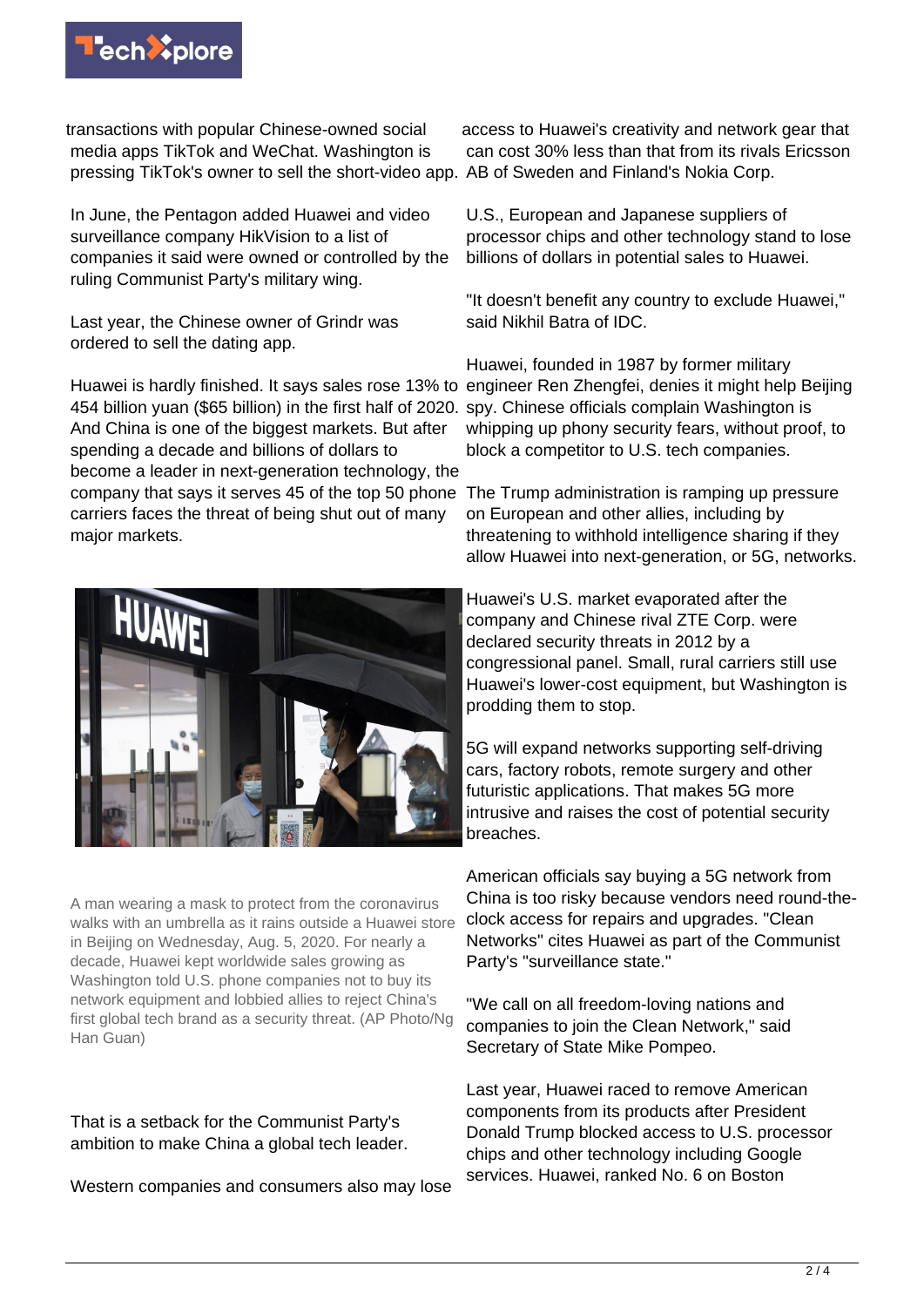

Consulting Group's list this year of the most innovative global companies, said sales went ahead without disruption.

The White House's restrictions on use of U.S. technology to produce chips and other components breaks for semiconductor makers. for Huawei is more painful.

Huawei relies on vendors such as Taiwan Semiconductor Manufacturing Co., the world's biggest contract chip producer. TSMC said this week it still was studying the new rules.

The Communist Party has fought back by threatening unspecified consequences against countries that block Huawei's market access.



Residents wearing masks to protect from the coronavirus share an umbrella as it rains outside a Huawei store in Beijing on Wednesday, Aug. 5, 2020. For nearly a decade, Huawei kept worldwide sales growing as Washington told U.S. phone companies not to buy its network equipment and lobbied allies to reject China's first global tech brand as a security threat. (AP Photo/Ng Han Guan)

After the latest sanctions, the foreign ministry called on Washington to "stop suppressing Chinese companies."

"The more hysterical the U.S. suppression of Huawei and other Chinese companies, the more it proves the success of these companies and the hypocrisy and arrogance of the United States," said

a ministry spokesman, Zhao Lijian.

The party also is stepping up a decades-old campaign to build up China's own chip-making industry. This month, Beijing announced new tax

In Europe, which supplied one-quarter of Huawei's 2019 sales, Germany and France are deciding what role it can play in 5G. Britain agreed in January to a limited presence but changed course in July and banned Huawei from its mobile networks.

"There is a bit of panic" among European carriers, said Budde. "There are hectic negotiations" with other suppliers.

British mobile carrier BT and Vodaphone Group PLC are removing Huawei from their European networks.

Vodafone has warned that rolling out 5G in Europe could be delayed by up to five years if other governments impose British-style limits.

"It would be hugely disruptive," CEO Nick Read said in February.

Australia has banned Huawei from 5G networks. Japan, Taiwan and others are limiting use of Huawei technology.

American officials are promoting "trusted suppliers" including Ericsson and Nokia, Huawei's only major 5G competitors. U.S. officials say Washington might help Brazil and others pay for Western equipment to avoid Huawei.

The United States, Australia, Japan and other governments are discussing how to reduce reliance on China. A bill before the U.S. Congress would spend up to \$1 billion to develop a software-based 5G to operate over traditional networks.

Huawei celebrated, lauding its own "exceptional resilience," when Canalys reported it had become the top-selling smartphone brand for the first time.

But those gains came from its home market. Sales